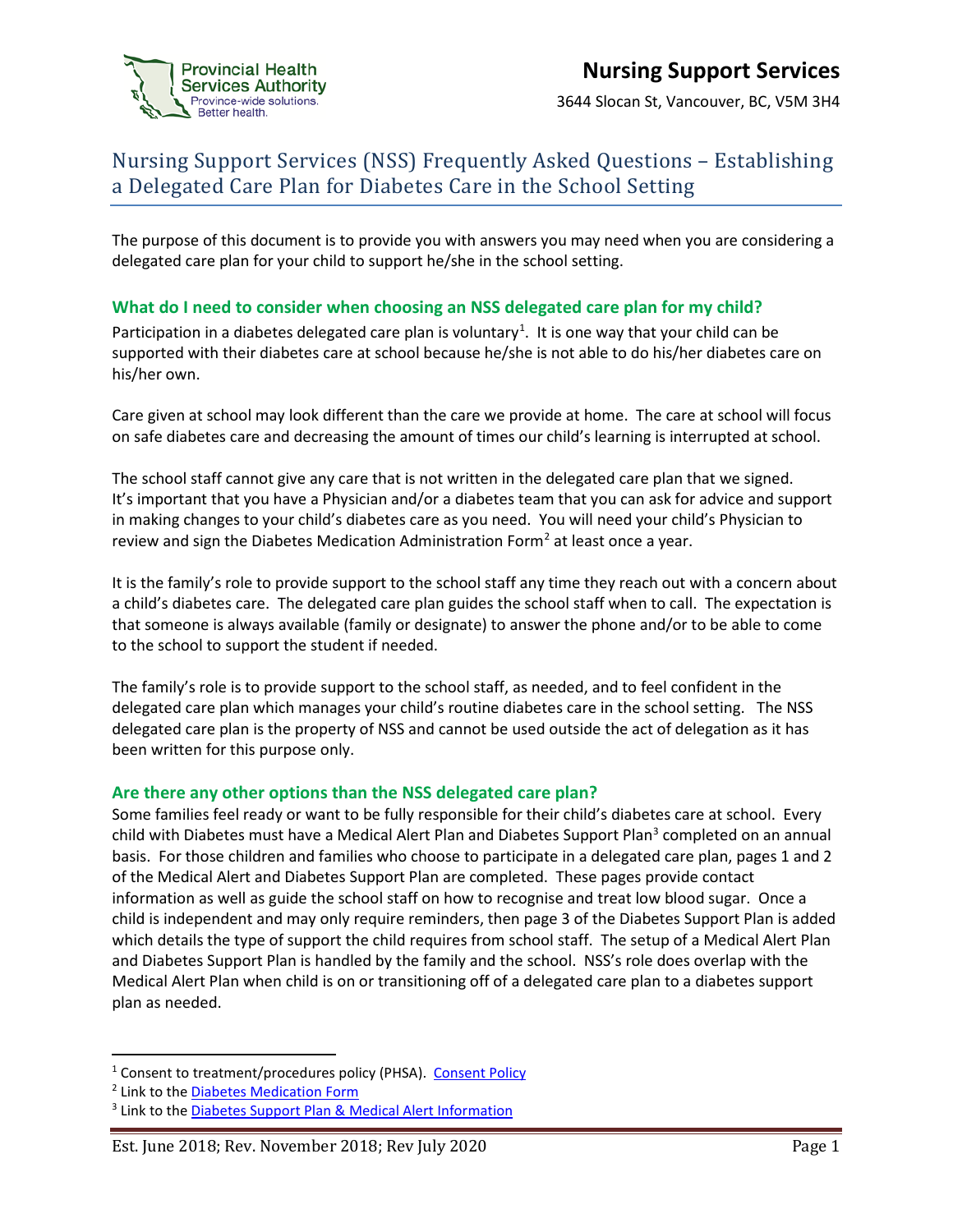

3644 Slocan St, Vancouver, BC, V5M 3H4

Alternatively, for families who wish to manage their child's diabetes care on their own in the school setting, when their child is still dependent on an adult for their care, they would need to discuss this request directly with their school's administrator.

## **What is the goal of NSS and of the delegated care plan? What kind of support can it provide?**

NSS's goal is to help a student become able to do his/her diabetes care to the level that his/she is able to for their age, functional and cognitive ability, maturity and experience with their diabetes.

NSS Coordinators are available to train and monitor school staff to perform, or to supervise a student who is still dependent for their medical care needs, through a process called "delegation".

The support/assistance that is provided through "delegation" is within 3 areas:

- 1. Routine blood glucose monitoring (BGM) or supervision of a child/youth that's not completely independent in the skills involved in this monitoring.
- 2. Monitoring for signs and symptoms of hypo/hyperglycemia.
- 3. Providing fast acting carbohydrates as needed.
- 4. Administration of rapid insulin via pump or insulin pen, or supervision of child/youth that is not yet fully independent in the psychomotor skills involved in insulin pump or pen operation.

The goal of the delegated care plan is to provide safe diabetes care to a child so he/she can be at school to learn.

### **What is delegation? Who is involved?**

Delegation "means sharing authority with other care providers to provide a particular aspect of care"<sup>[4](#page-1-0)</sup>. Under CRNBC regulation, school staff is an unregulated care provider because the tasks that the NSS Coordinators delegate, are tasks that are primarily done by nurses and are outside the role and training of the school staff.

The NSS Coordinator can only delegate specific nursing tasks, and have to follow the responsibilities and accountabilities set out by the College of Registered Nurses of BC (CRNBC) policy. As an NSS Coordinator determines if a delegation is appropriate, he/she takes into consideration the child's specific needs, the specific tasks they need to support with, and the environment from which they would be cared within. The decision to delegate is made by the child's NSS Coordinator and he/she is responsible for both the decision and for ongoing supervision to assess and ensure the school staff is able to perform the delegated task.

#### **How does the process of establishing an NSS delegated care plan begin?**

It starts with a referral<sup>[5](#page-1-1)</sup> from your child's Physician and/or Nurse Practitioner (NP) that knows his/her condition and care needs. He/she needs to agree<sup>[6](#page-1-2)</sup> that your child can be safely cared for on a delegated care plan in the school setting.

<span id="page-1-0"></span> <sup>4</sup> (Jan 2013). CRNBC Practice Standard for Registered Nurses and Nurse Practitioners. Delegating Tasks to Unregulated Care Providers;

<span id="page-1-1"></span><sup>5</sup> See referral process: [NSS Delegated Care Referral Process](http://www.bcchildrens.ca/our-services/sunny-hill-health-centre/our-services/nursing-support#Resources)

<span id="page-1-2"></span><sup>6</sup> Initially through the referral to NSS and yearly through the Diabetes Medication Administration Form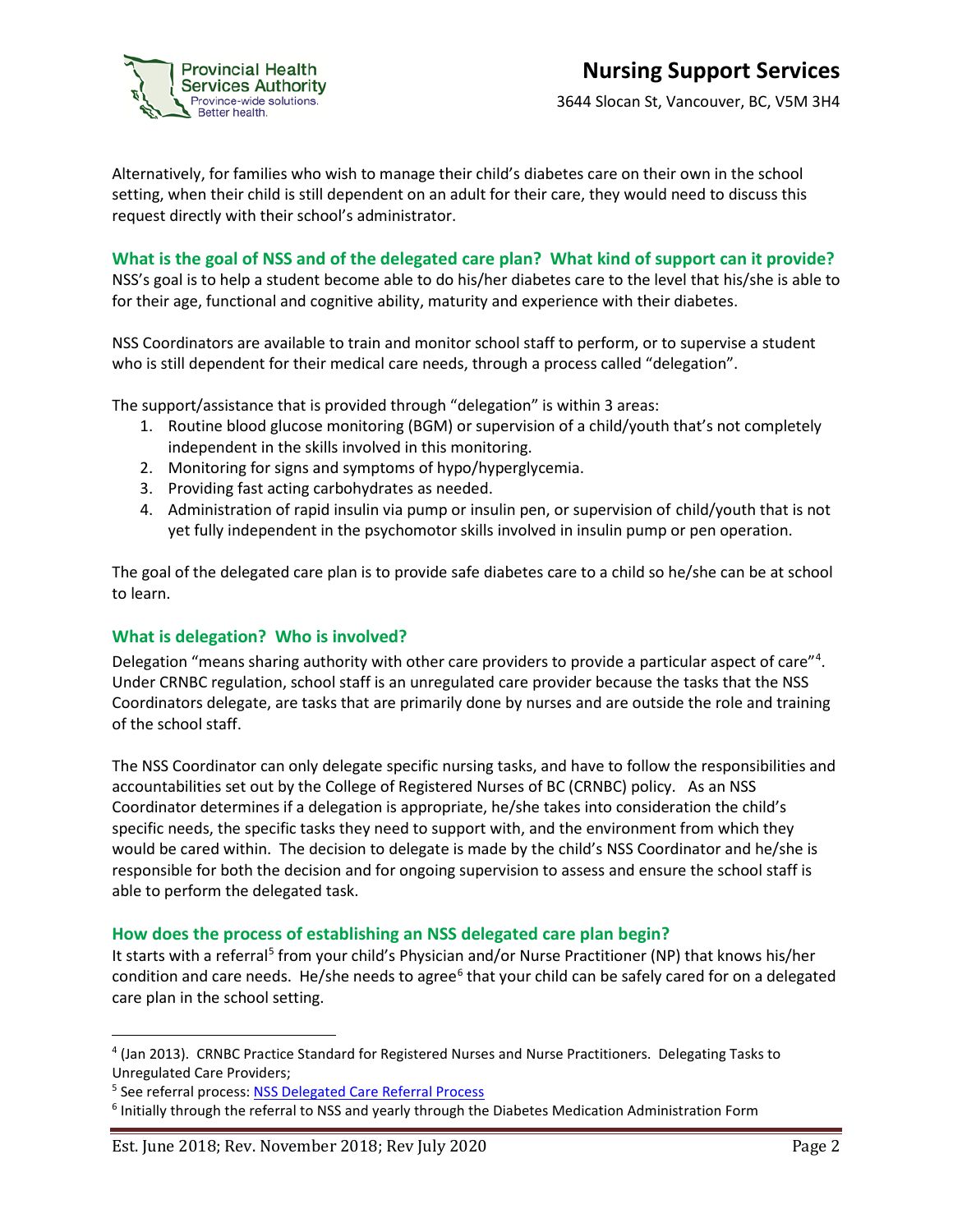## **Nursing Support Services**



## **What directs and supports NSS in providing diabetes care to children in the school setting?**

NSS follows the Tri-ministerial agreement and provincial standards<sup>[7](#page-2-0)</sup> that are in place to guide the roles and responsibilities of parents/guardians, school staff<sup>[8](#page-2-1)</sup>, boards of education, and health authorities. You can find a copy of these standards at: [Ministry of Education Type 1 Diabetes in school setting](http://www2.gov.bc.ca/gov/content/education-training/administration/kindergarten-to-grade-12/school-health/diabetes)

NSS also has its own principles and philosophy of care for Diabetes in the school. You can read more about this on the NSS website at[: NSS Principles and Philosophy of Care for](http://www.bcchildrens.ca/our-services/sunny-hill-health-centre/our-services/nursing-support#Resources) Type 1 Diabetes in the [School Setting](http://www.bcchildrens.ca/our-services/sunny-hill-health-centre/our-services/nursing-support#Resources)

## **Who are the key people involved in supporting my child's diabetes care in the school setting if I choose a delegated care plan? What are their roles?**

#### Your **NSS Coordinator**:

• determines if a delegation is appropriate.

Province-wide solutions. Better health.

- sets up the care plan with you and reviews it every year.
- teaches the school staff about your child's delegated care plan.
- supervises and ensures school staff are capable of carrying out the delegated tasks and following the care plan safely and competently.
- makes any changes needed to the care plan.
- checks-in with School and you to see if everything is going well.

#### The **School Administrator:**

- provides the school staff members (primary and secondary person) and supports their attendance at education and meetings as needed.
- the individual the NSS Coordinator speaks to if there is a concern with a school staff member.

#### The **School Staff:**

- assigned and taught how to follow your child's delegated care plan in school.
- nonmedical people who are trained in specific tasks for your child's care based upon his/her care plan.
- reach out to the NSS Coordinator if they have an education need, or a concern/question about a student's care plan.
- reach out to you the family (as per the delegated care plan) if they need support with your child's care on the day-to-day.

#### You, the **Family:**

 $\overline{\phantom{a}}$ 

- works with your NSS Coordinator to set up and review every year your child's care plan.
- responds to a school staff's call during school hours.

<span id="page-2-0"></span><sup>7</sup> Ministries of Health, Education and Children and Family Development (March, 2015). *Provincial Standards: Supporting Students with Type 1 Diabetes in the School Setting*. Vancouver, BC: Author. **[Ministry of](http://www2.gov.bc.ca/gov/content/education-training/administration/kindergarten-to-grade-12/school-health/diabetes)  [Education Type 1 Diabetes in school setting](http://www2.gov.bc.ca/gov/content/education-training/administration/kindergarten-to-grade-12/school-health/diabetes)**

<span id="page-2-1"></span><sup>&</sup>lt;sup>8</sup> "school staff" refers to as any school staff member who is trained to provide delegated care to the student, for example: Education Assistant, teacher or administration staff etc.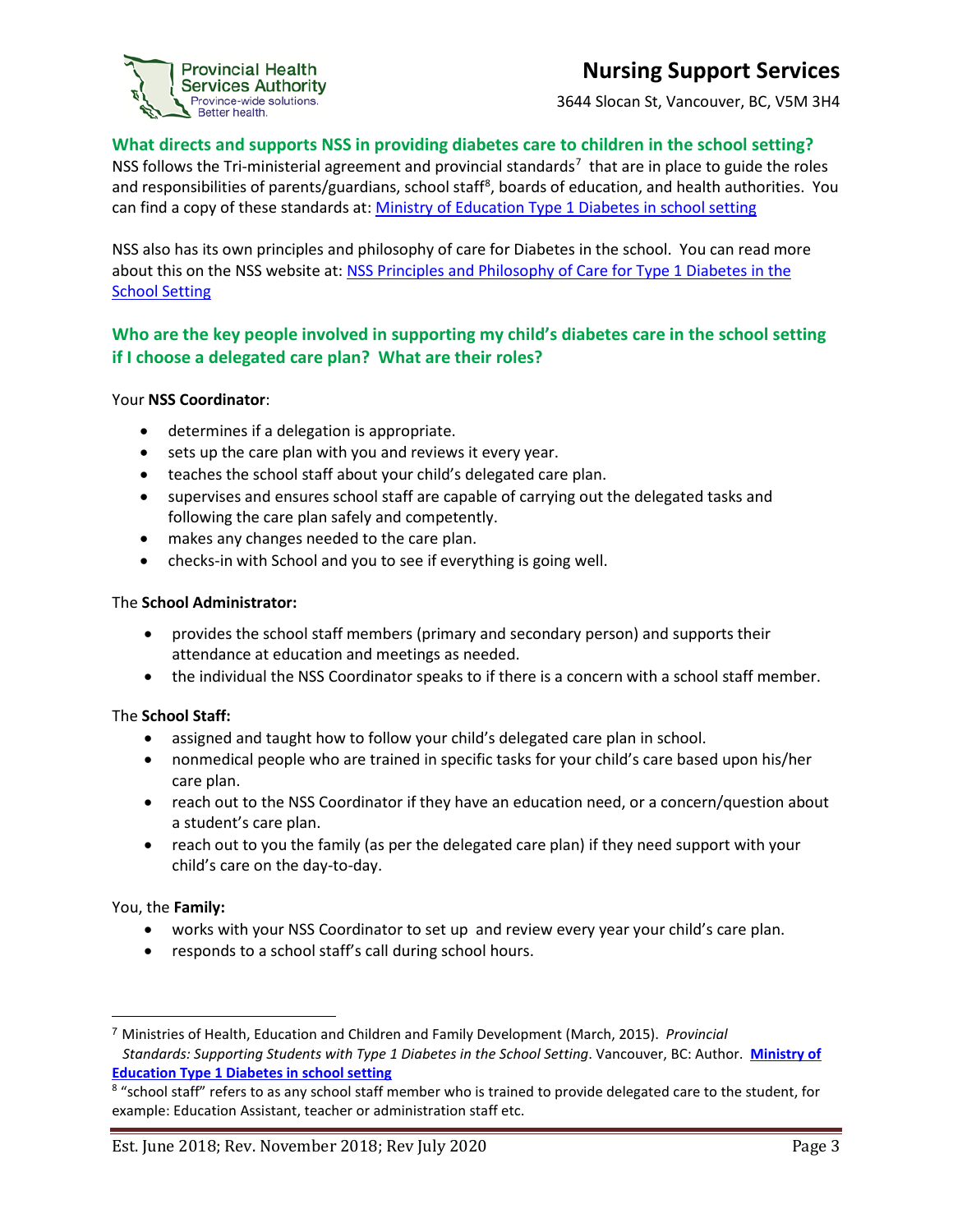## **Provincial Health Contract Contract Contract Contract Contract Contract Contract Contract Contract Contract Contract Contract Contract Contract Contract Contract Contract Contract Contract Contract Contract Contract Contr**



3644 Slocan St, Vancouver, BC, V5M 3H4

- brings any care changes needed directly to the NSS Coordinator who will then update the care plan, communicate with the school staff and provide training as needed.
- prepares and labels your child's food and snacks daily.
- Provides all supplies needed for diabetes care in the school (and regularly re-stocks) such as fasting acting sugars, blood glucose meter, etc.
- track and trend your child's overall BG levels and take concerns to their Physician/Diabetes team<sup>[9](#page-3-0)</sup>. To support you a tool has been developed that will be filled out by the school staff weekly and sent home on Fridays for your review.
- attends school and assess and/or take over their child's care as per the care plan.
- prepares the Medical Alert and Diabetes Support Plan every year and educates all appropriate (non-delegated) school staff at school .

## **Is there ever a time when my child's delegated care plan might need reviewing or be "paused"? Could the agreement ever be at risk?**

If your NSS Coordinator is ever worried about your child's safety while he/she is on a delegated care plan (eg. consistent low BGs weekly), he/she will inform you right away. You will be asked to provide confirmation from your Physician and/or NP (within a specified time frame) that your child is safe to continue on the delegated care plan.

Your child's care plan would only be paused if there is significant risk to his/her safety to continue to be on the delegated care plan. It would mean that you as a parent/designate would need to be the one providing the care to your child in the school (as the school staff would not be capable to be doing so) until confirmation from your Physician and/or Nurse Practitioner could be obtained and a revised care plan put in place as needed.

If at any time the conditions set out in the consent (and in the provincial standards) are not followed it will be important to sit down together with the NSS Coordinator, the School Principal and you the family to discuss the issues and to reach solutions together. The delegated care plan may be at risk of being withdrawn if an appropriate and joint resolution cannot be reached.

## **When would my child no longer need to be on a delegated care plan?**

When a child has reached their goal of independence in managing their diabetes care in the school setting he/she would be transitioned off the NSS delegated care plan and the Medical Alert and

Diabetes Support Plan, that have has been used all along, will be left in place to support school staff with your child's Diabetes management.

If at any time you no longer feel a delegated care plan is what you need for your child, you are able to stop the care plan by letting your NSS Coordinator and School know.

<span id="page-3-0"></span> <sup>9</sup> Diabetes team – the health care team (could include Diabetes Educator, Clinic Nurse, Dietitian, Endocrinologist, Pediatrician, Nurse Practitioner, General Practitioner etc,) that is managing a student's overall diabetes care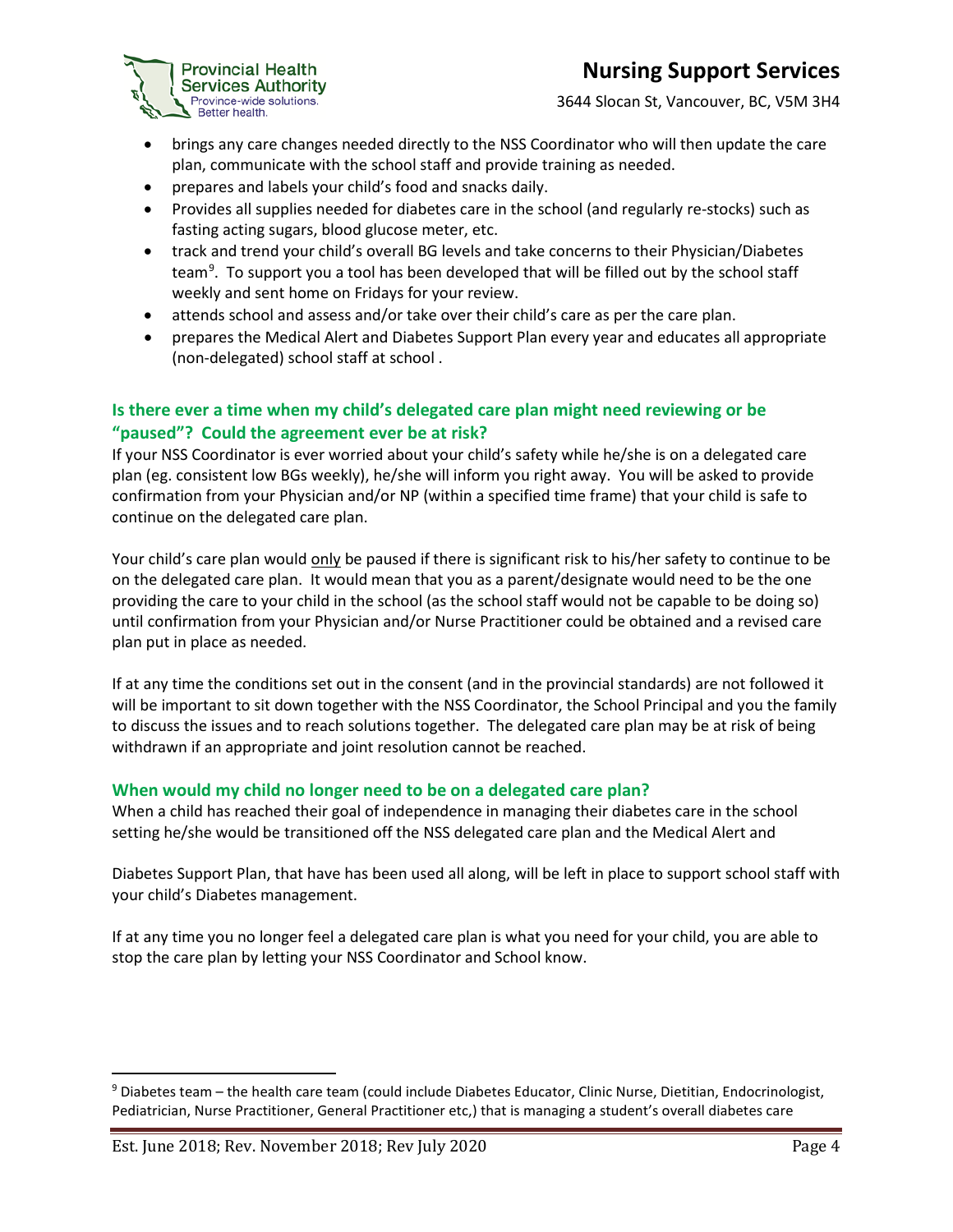

3644 Slocan St, Vancouver, BC, V5M 3H4

## **How often will my child be able to receive insulin when on a delegated care plan in the school setting?**

Insulin is a medication that needs to be handled with significant care and needs the support of a specific care plan when being given by school staff. The *Diabetes Medication Administration Form[10](#page-4-0)*, needs to be signed off every year by your Physician and/or NP, which lets the NSS Coordinator know that your child's diabetes can be safely managed at the school and insulin can be used.

If your child is on a **pump care plan**, as per the provincial standards, insulin will only be given to your child every 2 hours – at recess, lunch and two hours after lunch - at school.

If your child is on a **Multiple Daily Injection (MDI) care plan**, as per the provincial standards, insulin will only be given to our child once a day at school at lunchtime.

## **Who do we call if we are worried about the school staff's ability to follow our child's care plan?**

You can call your NSS Coordinator at any time if you are worried about the school staff's ability to follow the delegated care plan that you put in place.

### **Who do we call if we need changes to our child's delegated care plan?**

Call your NSS Coordinator, within one week, if there are any changes in your child's diabetes care. Changes in your child's diabetes care cannot be made by the non-medical school staff until your NSS Coordinator has reviewed and changed your child's care plan and communicated/trained the school staff.

## **What if we are thinking about using any new technology like Continuous Glucose Monitoring (CGM)?**

If you are considering using a technology, let your NSS Coordinator know. Depending on the use of the technology, once approved, NSS then integrates it into a child's plan of care accordingly, the most recent integration being the Dexcom G5 CGM where NSS has now created care plans that can support the use of sensor glucose (SG) along with blood glucose (BG). The Dexcom G5/G6 CGM is Health Canada approved<sup>[11](#page-4-1)</sup> to replace fingers pokes in most circumstances (non-adjunctive claim). NSS has a principles and philosophy of care for the use of CGM Technology<sup>[12](#page-4-2)</sup> and a  $QA^{13}$  $QA^{13}$  $QA^{13}$  specific to CGM in the school. You can read more about this on the NSS website at: [NSS Technology Information.](http://www.bcchildrens.ca/our-services/sunny-hill-health-centre/our-services/nursing-support)

## **What happens if we want to use the alarm settings on a technology that is not approved for replacement of finger-pokes (e.g. Dexcom G4 or Medtronic Enlite)?**

If you want to use a CGM technology that is not approved for finger-poke replacement, NSS has a care plan option that will enable you to use the low alert/alarm only. If your child's CGM low alert/alarm

<span id="page-4-0"></span><sup>&</sup>lt;sup>10</sup> Access the [Diabetes Medication Form](http://www.bcchildrens.ca/SHHC-Your-Visit-Site/Documents/Diabetes_Medication_Administration_Form.pdf) here.

<span id="page-4-1"></span><sup>11</sup> [Health Canada approval;](https://www.canada.ca/en/health-canada/services/drug-health-product-review-approval.html) [Health Canada Medical Devices](https://www.canada.ca/en/health-canada/services/drugs-health-products/medical-devices.html)

<span id="page-4-2"></span><sup>12</sup> [NSS CGM Principles of Care](http://www.bcchildrens.ca/SHHC-Inpatient-Services-site/Documents/NSS%20Principles%20and%20Philosophy%20of%20Care%20for%20Type%201%20Diabetes%20Delegated%20Care%20Plan%20in%20the%20School%20Setting%20Using%20CGM%20Technology.pdf)

<span id="page-4-3"></span><sup>&</sup>lt;sup>13</sup> [NSS CGM Q&A](http://www.bcchildrens.ca/SHHC-Inpatient-Services-site/Documents/CGM%20QA%202018.pdf)